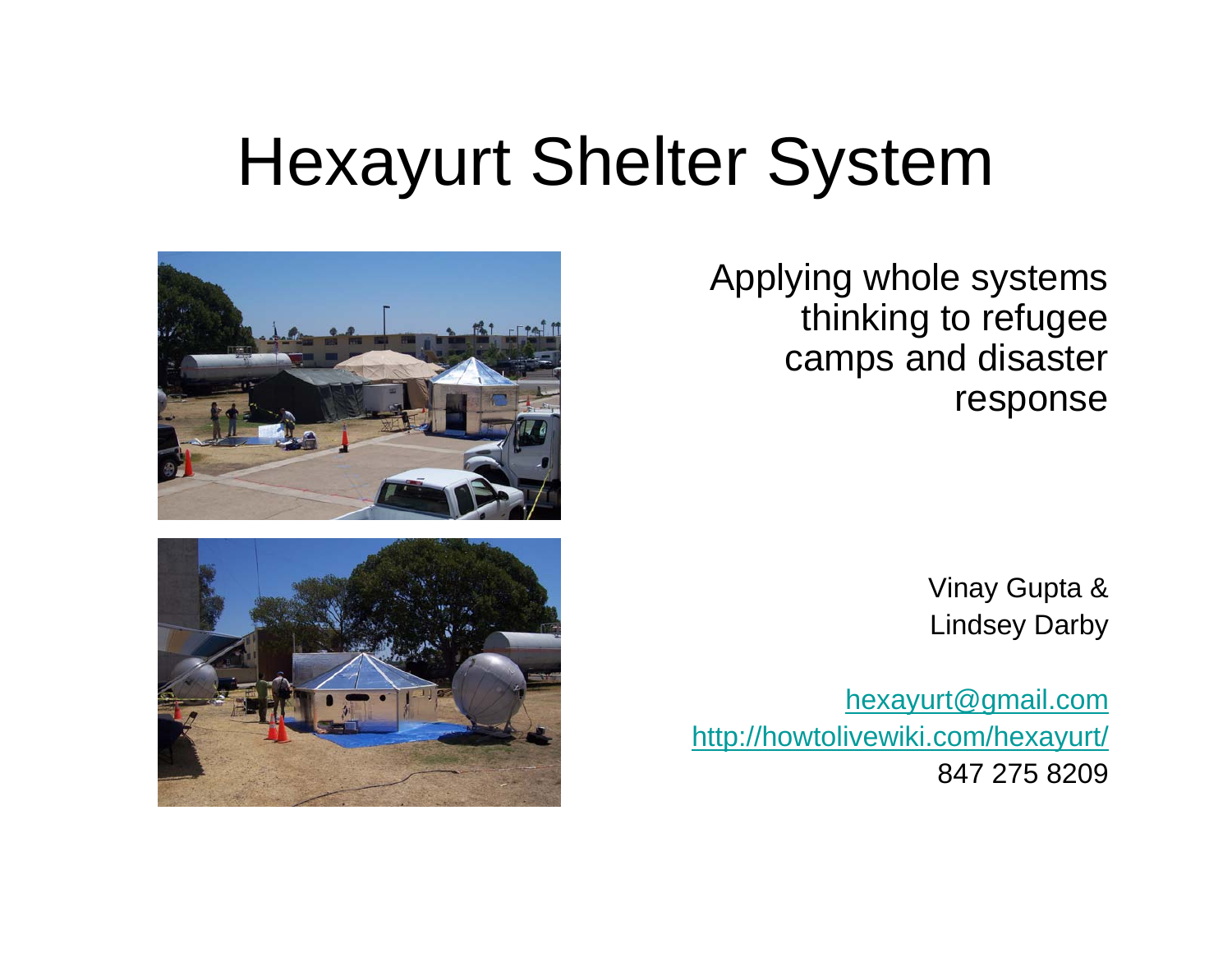### Where did this come from?

- •Sustainable Settlements Charette at Rocky Mountain Institute in 2002, with involvement from Dr. Eric Rasmussen Director of Strong Angel.
- Amory Lovins' work on decentralized infrastructure, autonomous buildings and turning goods into services (not "selling boilers" but "maintaining interior temperature.")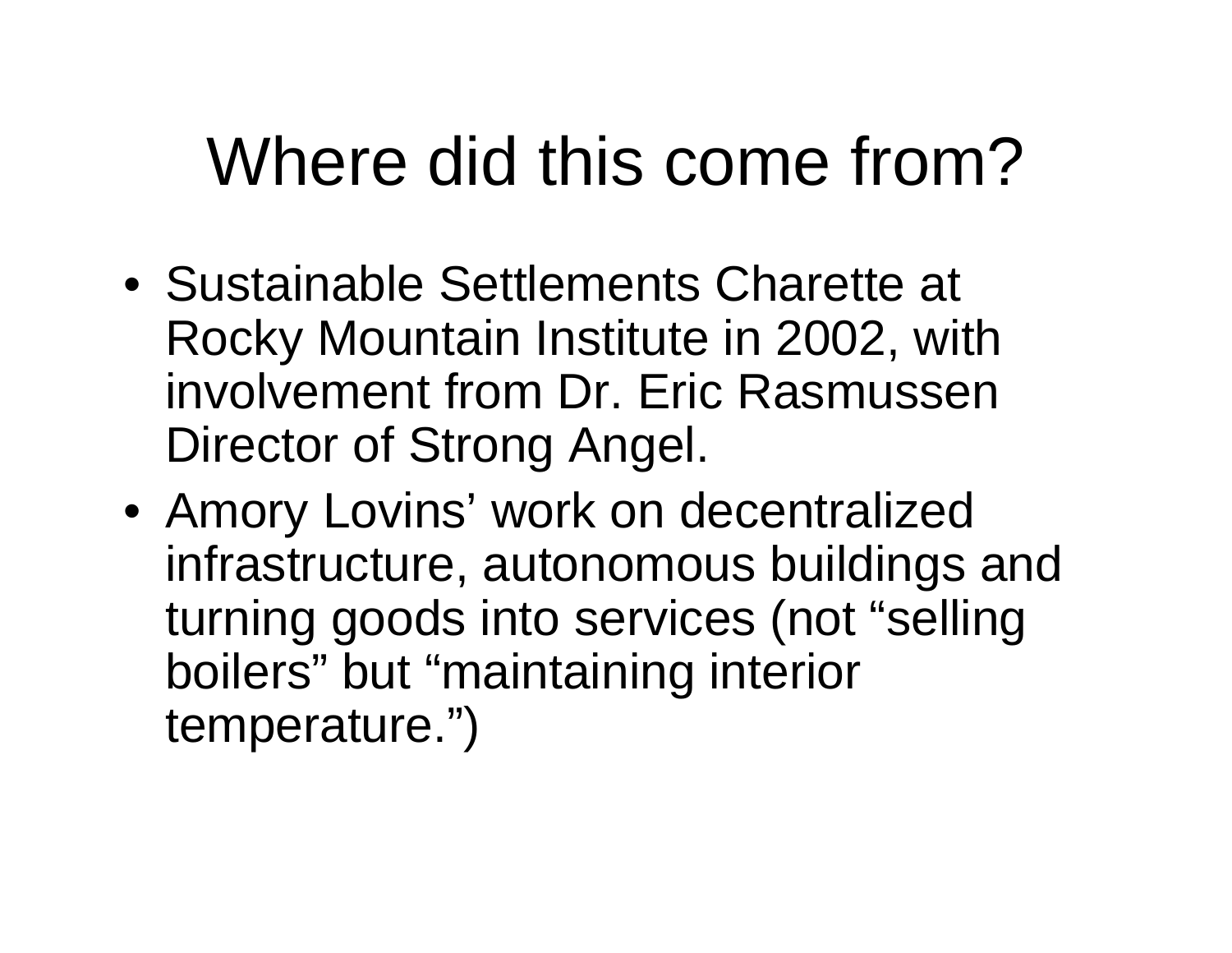# Why does it matter?

- With some development work, it creates the capability to manufacture and distribute high quality, long lifespan housing at a price similar to tents.
- Furthermore, these houses can be organized into camps, villages and even cities without creating enormous new infrastructure problems like open sewers.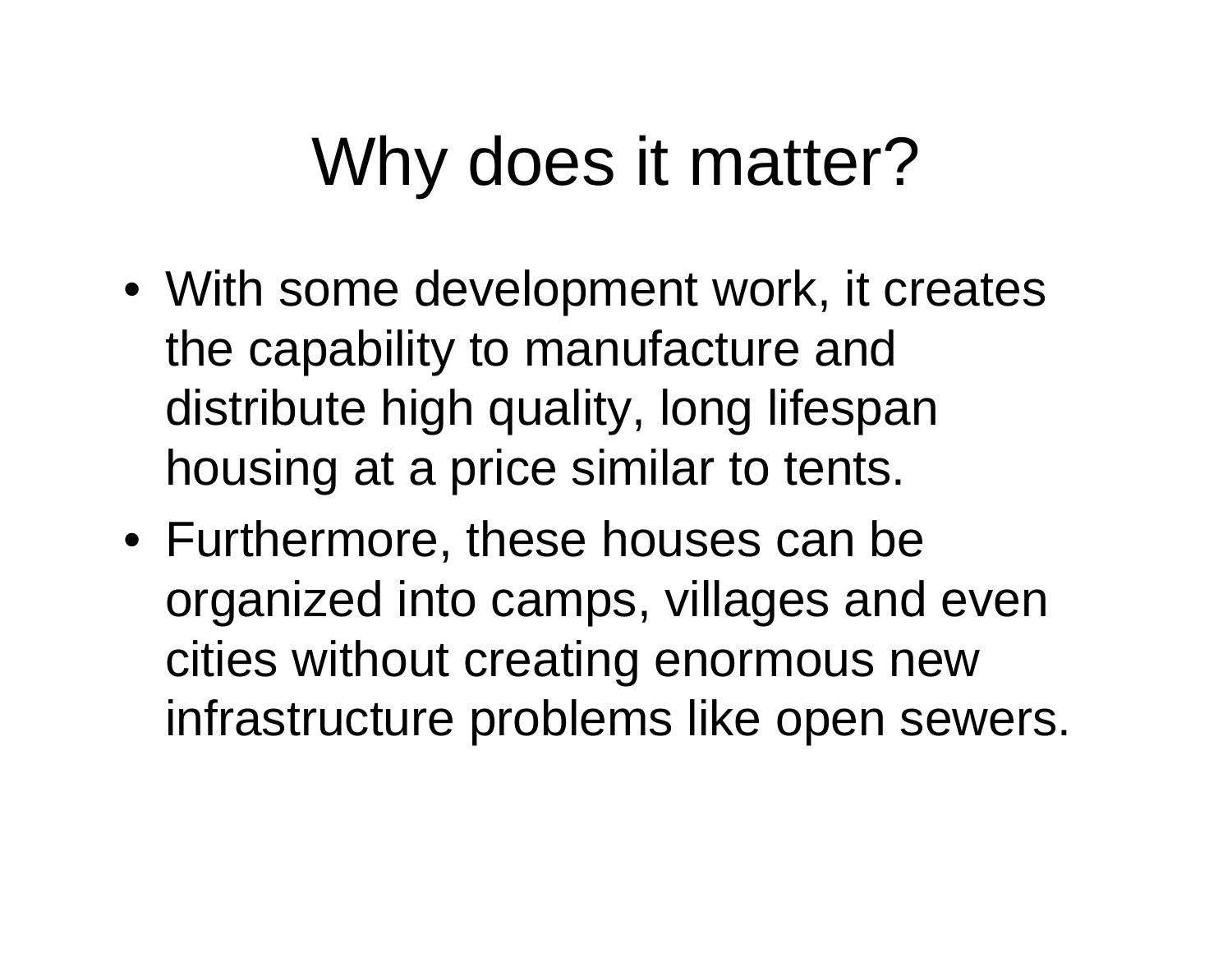#### The Spectrum of Infrastructure

- Infrastructure comes in all kinds of scales, from personal (a box of matches) through to global (the GPS system.)
- Fine-grained, localized infrastructure is usually very resilient. Solar panels do not fail if the grid goes down all over the country because of a problem in some far-flung state.
- Localized infrastructure is particularly appropriate for refugees and disaster areas because it continues to work when everything else is broken.
- We can provide most services using these tools.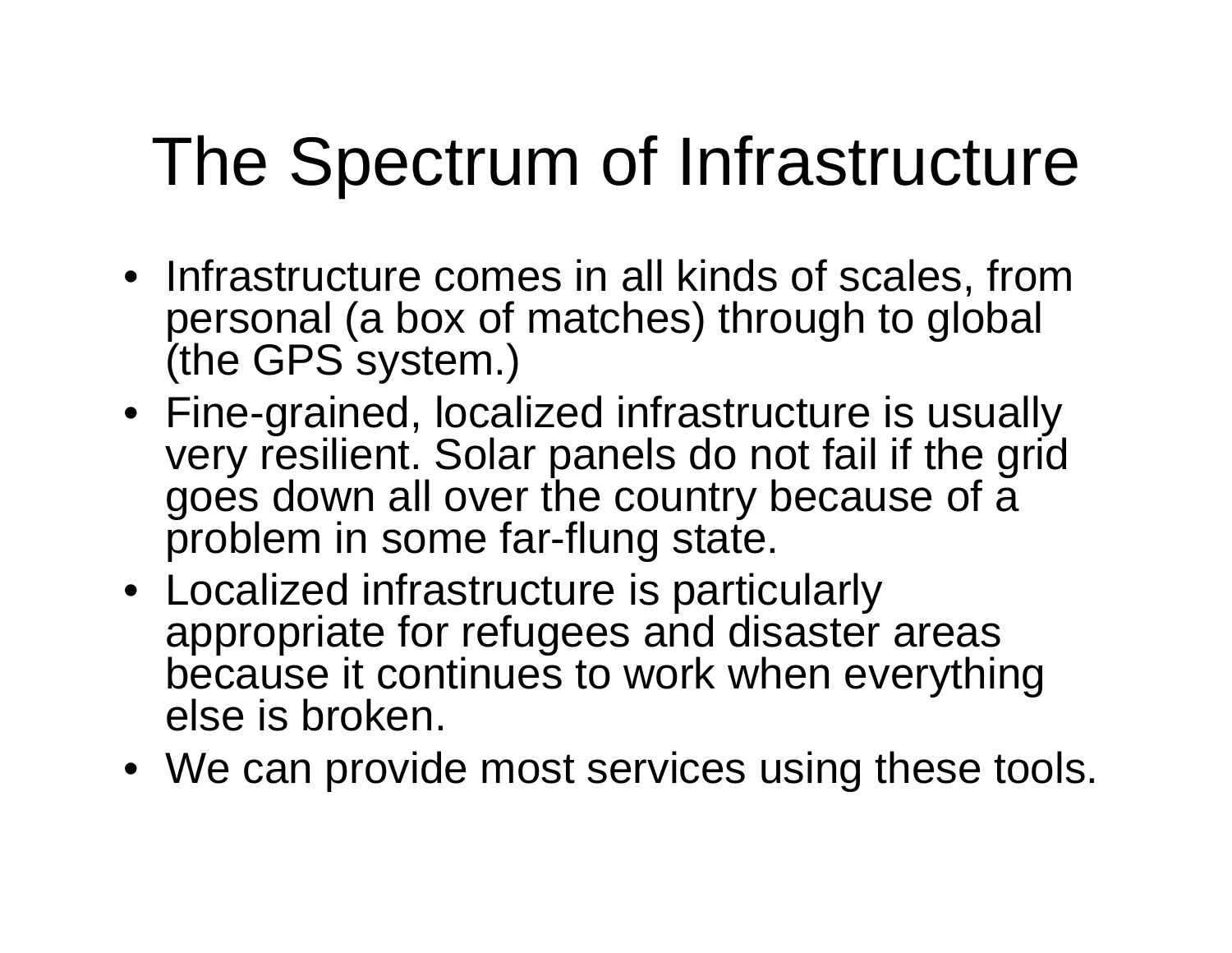#### Domestic Infrastructure

- Six kinds of pipes and wires come into the ordinary American house, bringing services from trillions of dollars of capital investment.
- Electricity, natural gas, clean water, sewage lines, communications and storm drains are all necessary for a house to function as a place to live.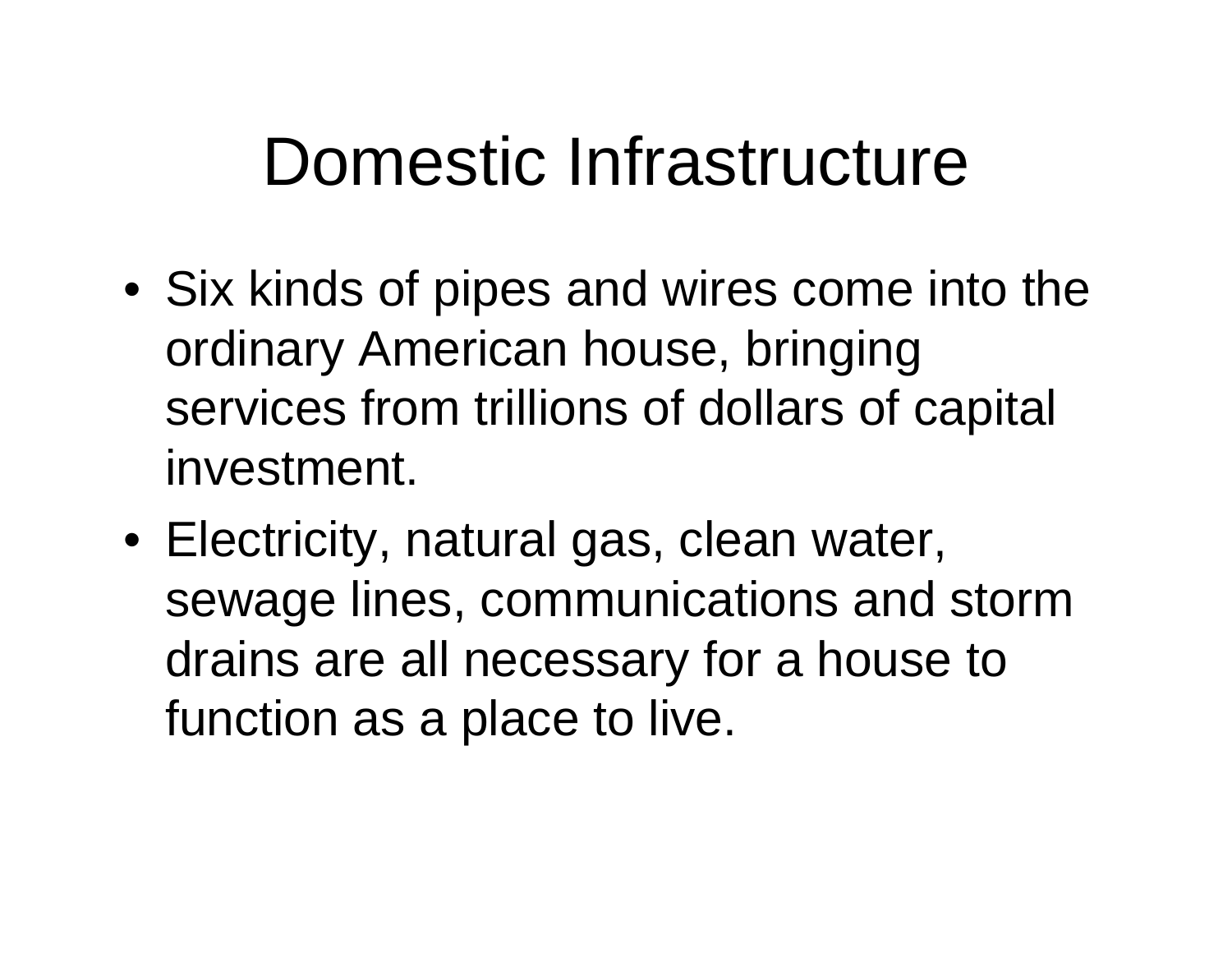# Replacing Pipes and Wires?

| Pipe/Wire          | <b>Connects</b>                              | Hexayurt                         | Cost/home    |
|--------------------|----------------------------------------------|----------------------------------|--------------|
| <b>Electricity</b> | <b>National grid</b>                         | Solar                            | $<$ \$30     |
| Gas                | Natural gas system<br>(pipelines, terminals) | <b>Wood Gas</b>                  | $<$ \$20     |
| Water              | Water treatment plants,<br>viaducts          | Solar<br><b>Pasteurizers</b>     | $<$ \$5      |
| Sewage             | Sewer system, sewage<br>treatment plants     | Composting<br>toilet             | $<$ \$20 ??? |
| Communications     | Wired telephones,<br>exchanges, cell towers  | \$100 computers?<br>Cell phones? | $<$ \$10 ?   |
| Stormwater         | <b>Storm drains</b>                          | Not required                     |              |
| (Transport)        | Roads, rail                                  | <b>Beyond scope</b>              |              |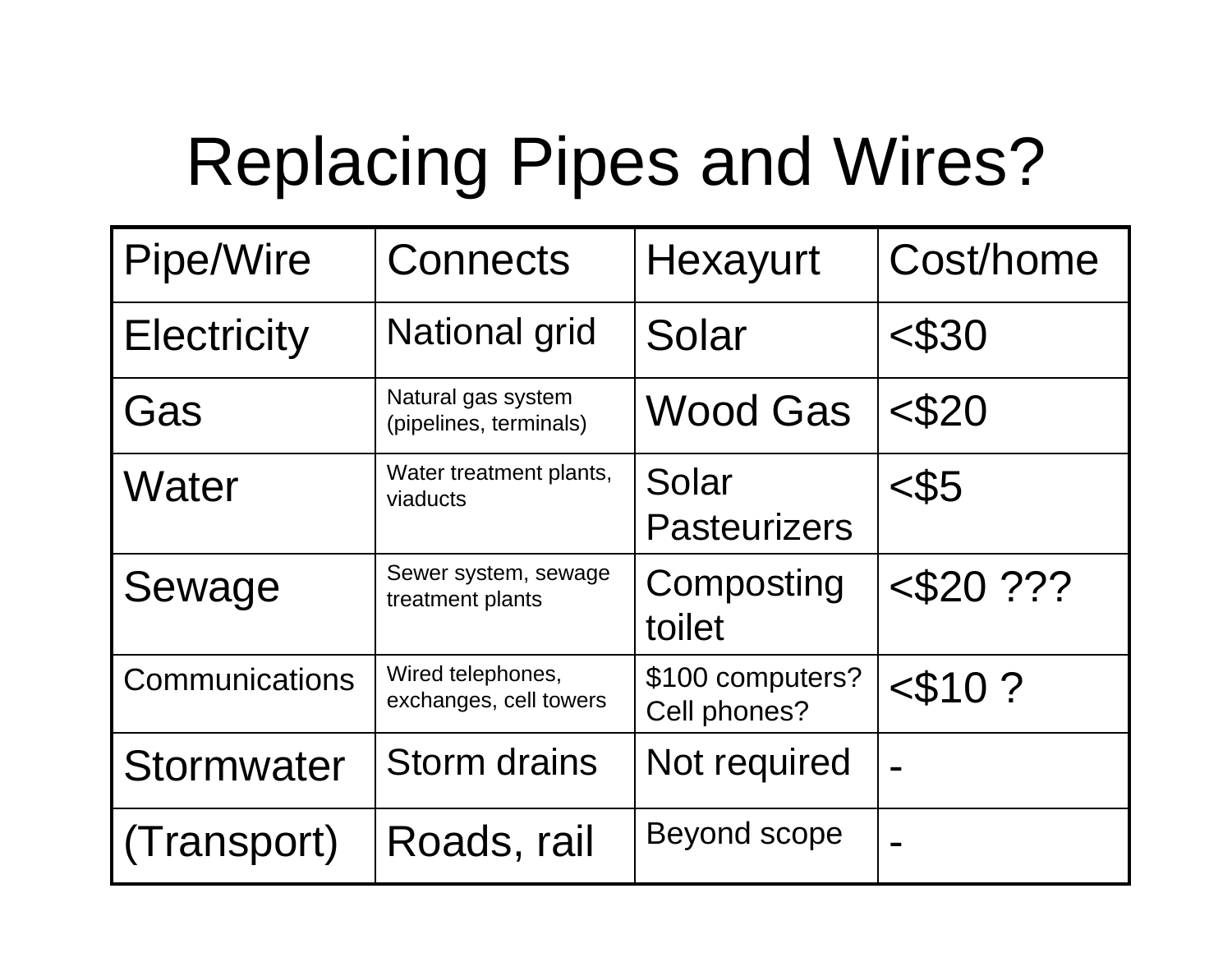# AA Battery Solar

- One panel (40W or more) per 40ish homes (or higher density.)
- 15 minute battery charger (Rayovac IC3, which protects batteries as it charges them fast, unlike other fast chargers.)
- 4AA batteries per person or per home.
- People walk to the charging station with their batteries, plug them in, wait for them to charge, then use them to power their appliances.
- Simple, granular, easy to install/use.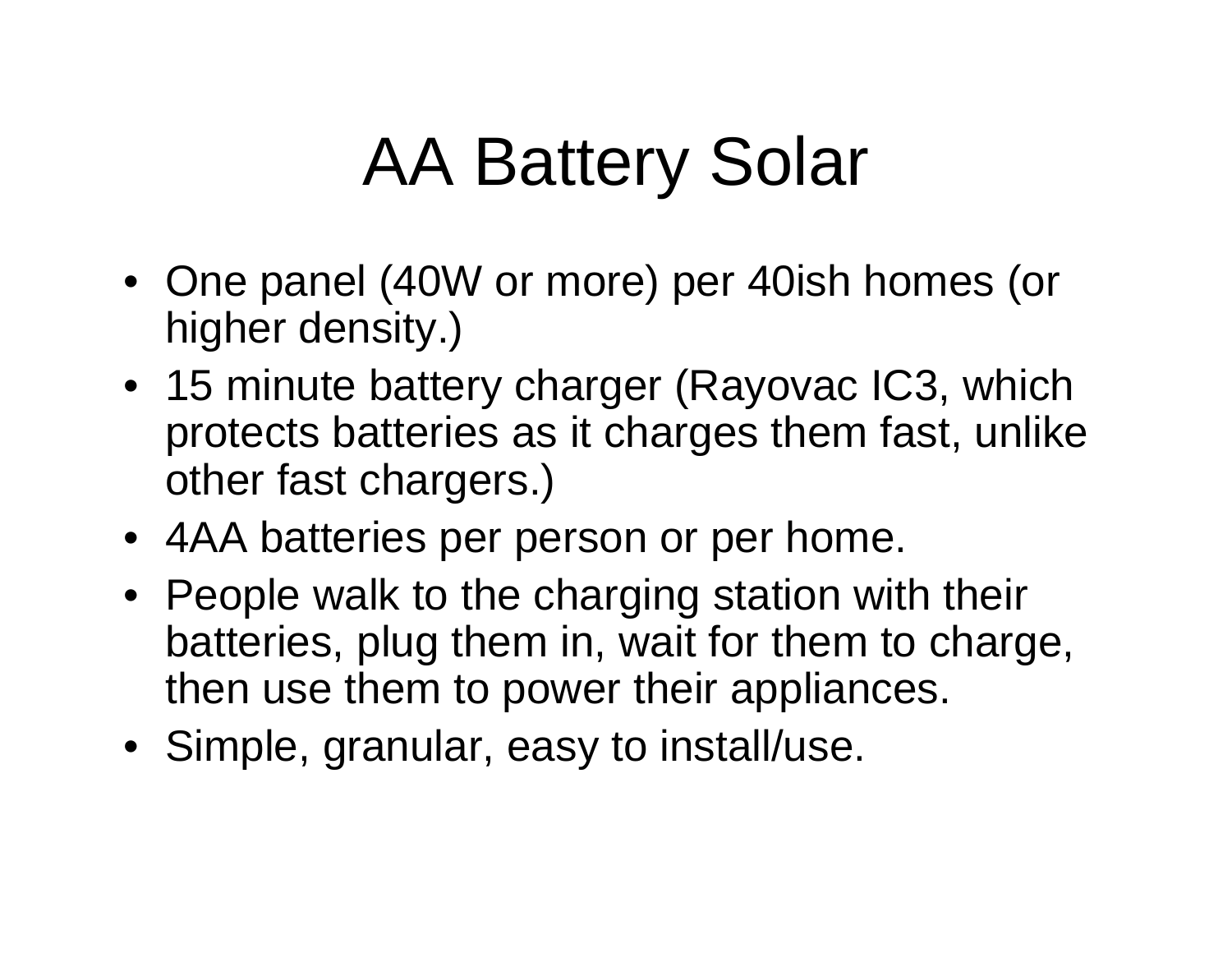# AA Appliances

- •Wood Gasification Stoves
- Andy Buxton's Personal Cooling System (SleepBreeze Ltd.) – a 4W air conditioner.
- Electric lights (cold cathode compact fluorescents like Eveready Double Bright flashlights or some Coleman lanterns.)
- •FRS/GMRS radios.
- TVs, radios.
- Wind up devices may still have their place.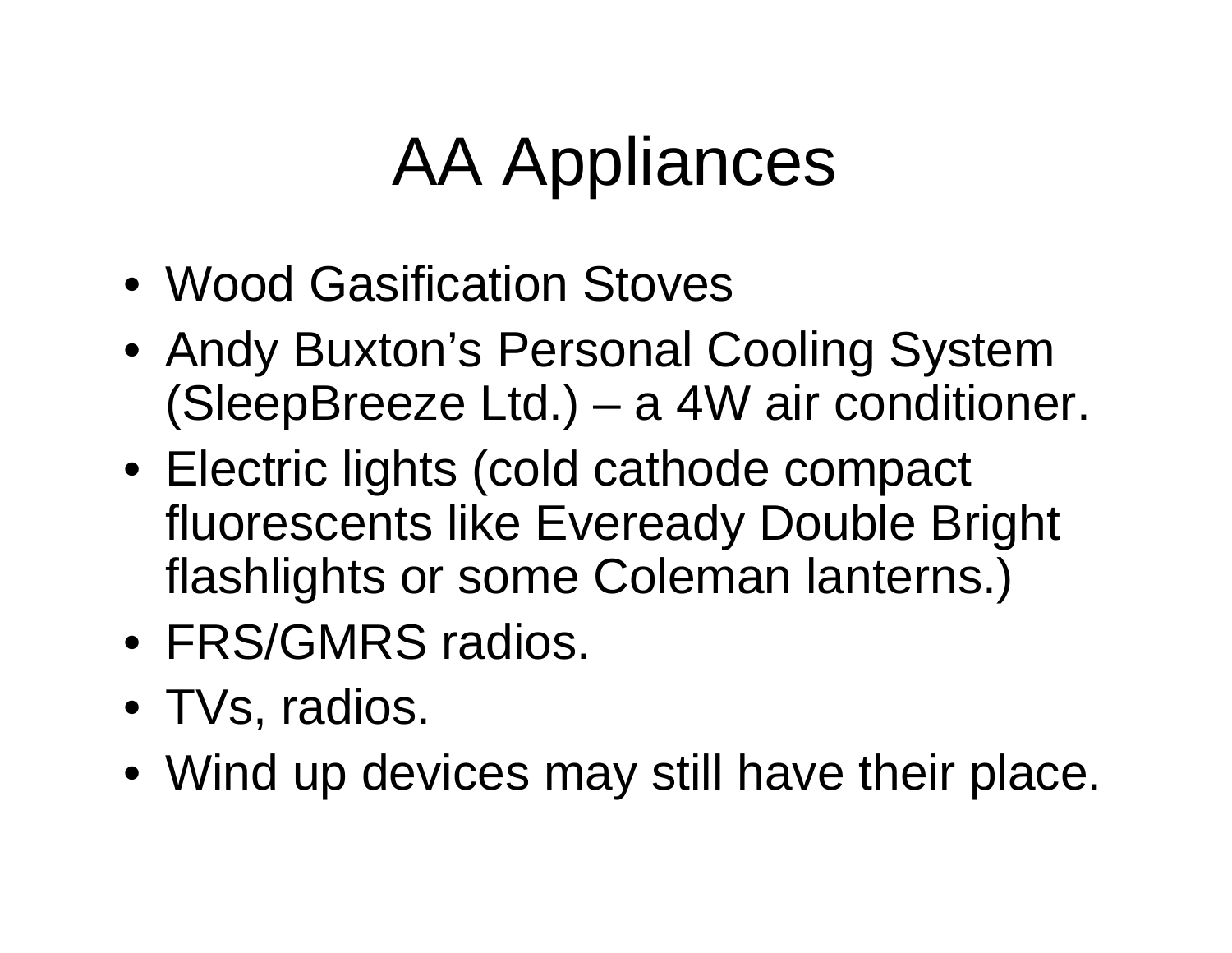# Wood Gasification Stoves

- 30 years of combustion engineering embodied in a cheap sheet metal stove.
- AA batteries drive a fan (blast furnace.)
- 3KW heat output (same as a large gas burner.)
- 10x better fuel efficiency than open fires.
- 3x better than clay stoves.
- Off the shelf from http://spenton.net/
- \$15 in freight car quantities?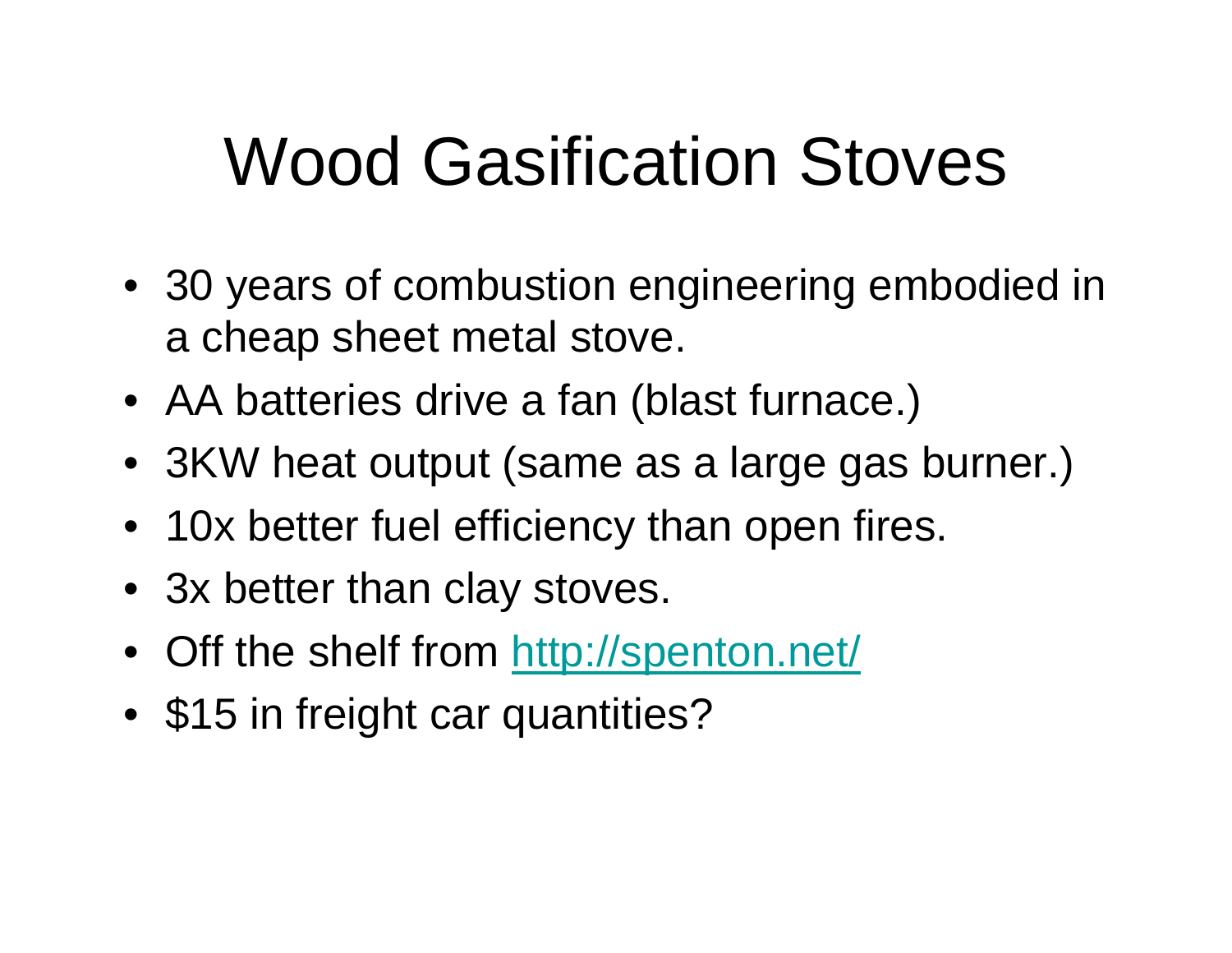#### Solar Water Pasteurizers

- •Water held at 160F for several hours is sterilized.
- Water in a plastic bottle will reach this temperature in many areas of the world.
- Cheap melting-wax indicators show when the water is safe to drink.
- Basic solar cooker engineering (black bottles, reflectors) helps.
- Off the shelf from http://safewatersystems.com/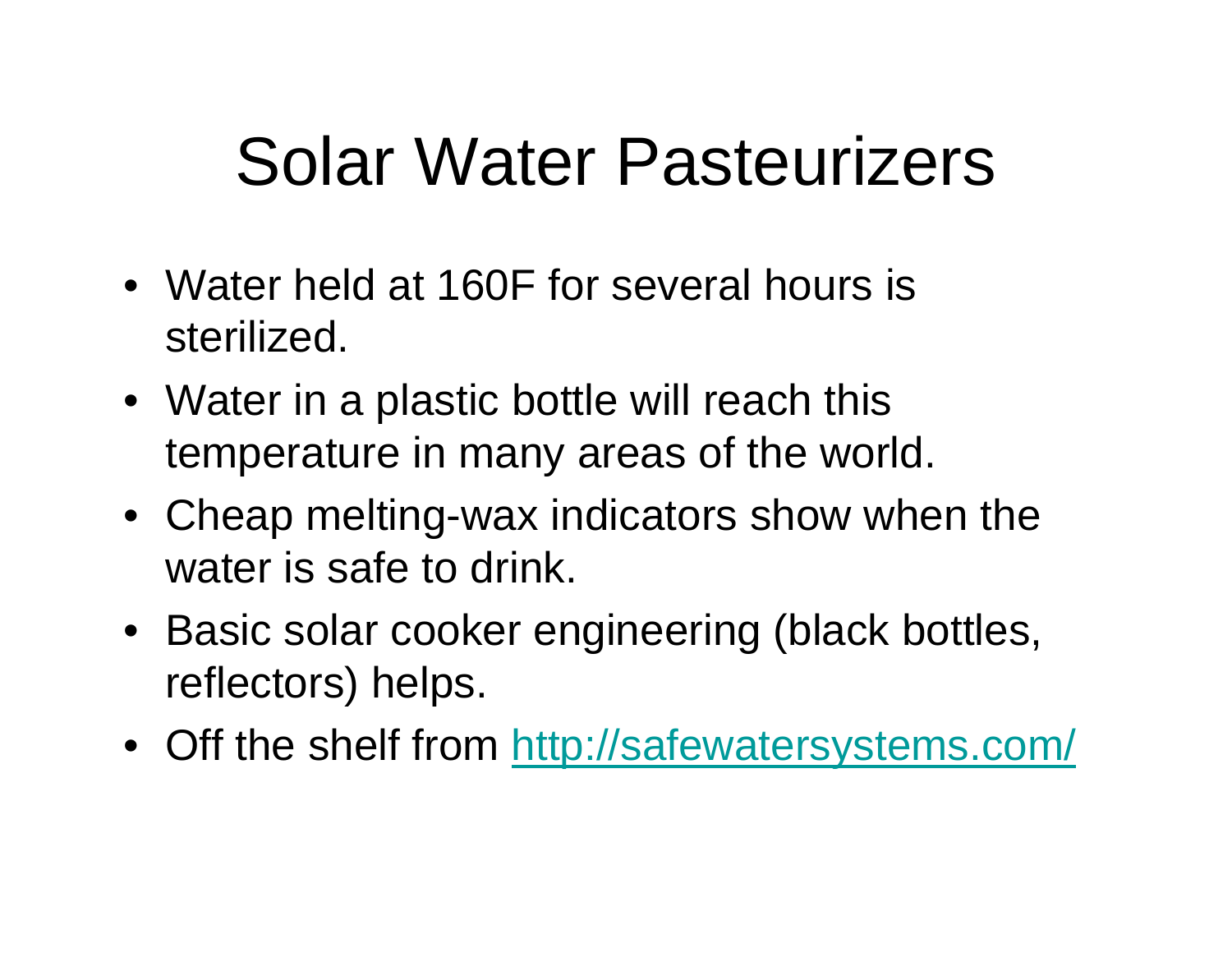# Composting Toilets

- No pipes like a portapotty but never needs to be emptied.
- •Bacteria render the waste down into sterile fertilizer.
- US-style models are \$1200 but a basic model is a plastic bucket and some starter cultures.
- Nobody has yet mass produced a refugee style toilet as far as we can tell, but this is a commercialization issue, not a technology issue.
- Off the shelf from http://biolet.com/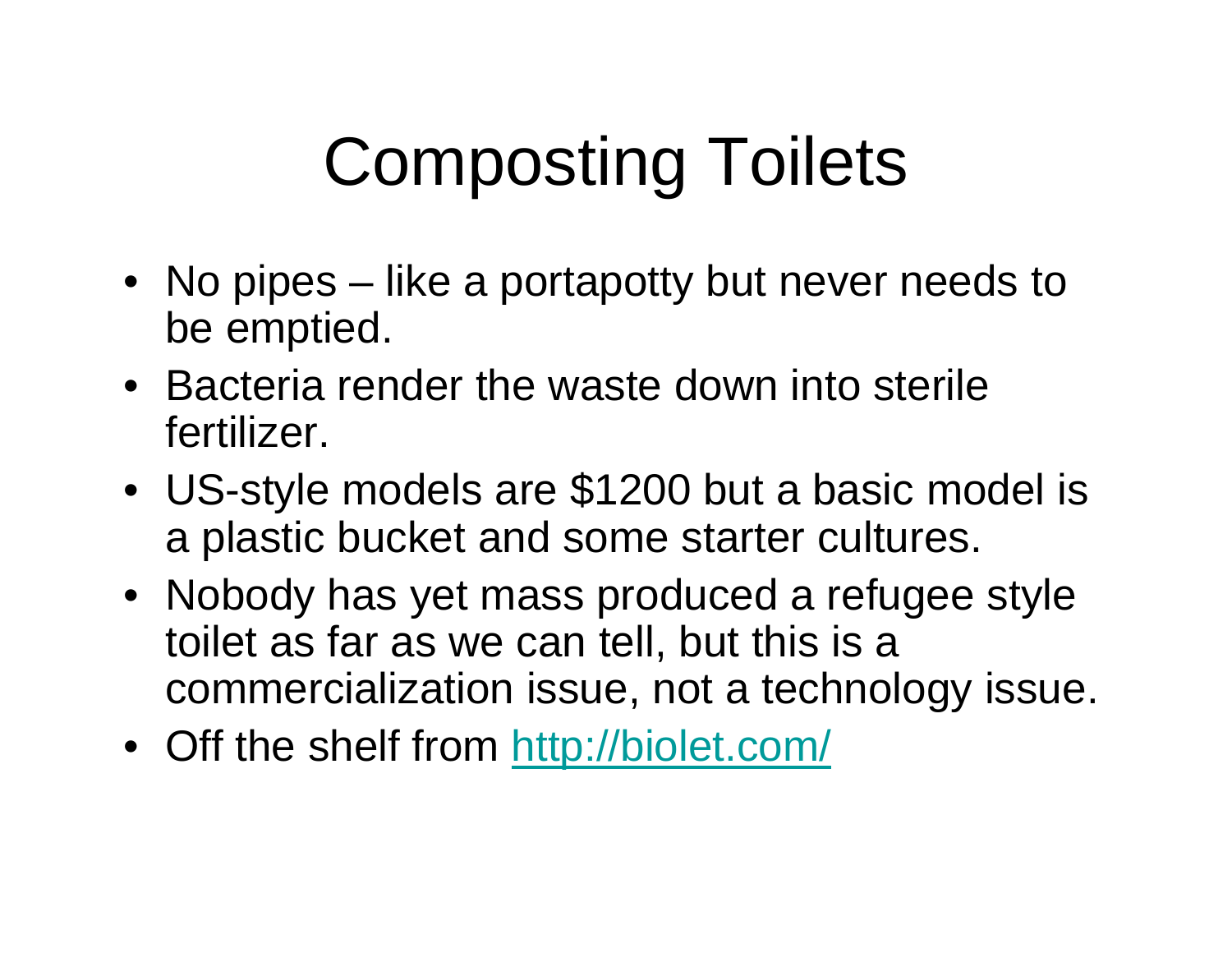# Where does this get us?

- Electrical light at night, plus radios, perhaps cell phones.
- Great little stoves 3KW max heat output, nearly smokeless, for cooking and heating.
- **Clean drinking water.**
- No open sewers.
- In short, possibly a better standard of services than folks had at home before their troubles started.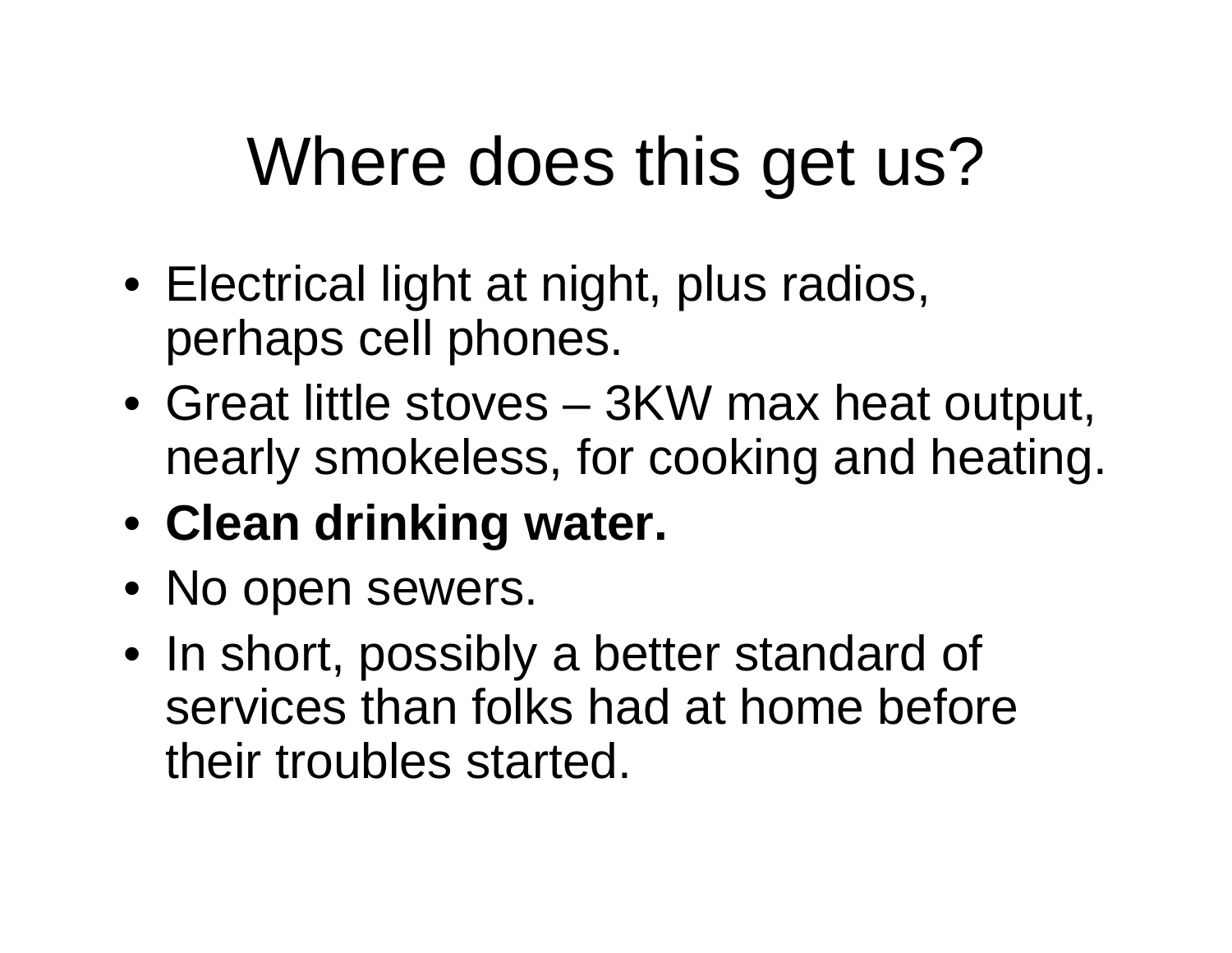### What about the huts?

- The hexayurt is just an observation about shapes: 4x8 panels, when cut in half, can make a roof quickly and easily.
- This observation can be rendered into buildings made of more or less any sheet goods.
- Insulation like Thermax gives durable, warm houses.
- Cardboard like Hexacomb gives cheap, shippable houses.
- Exotic materials (aramid honeycomb) could give other properties, if needed.
- Hexayurts are held together with 600+ lb breaking strain high specification adhesive backed composite from 3M (colloquially known as "tape.")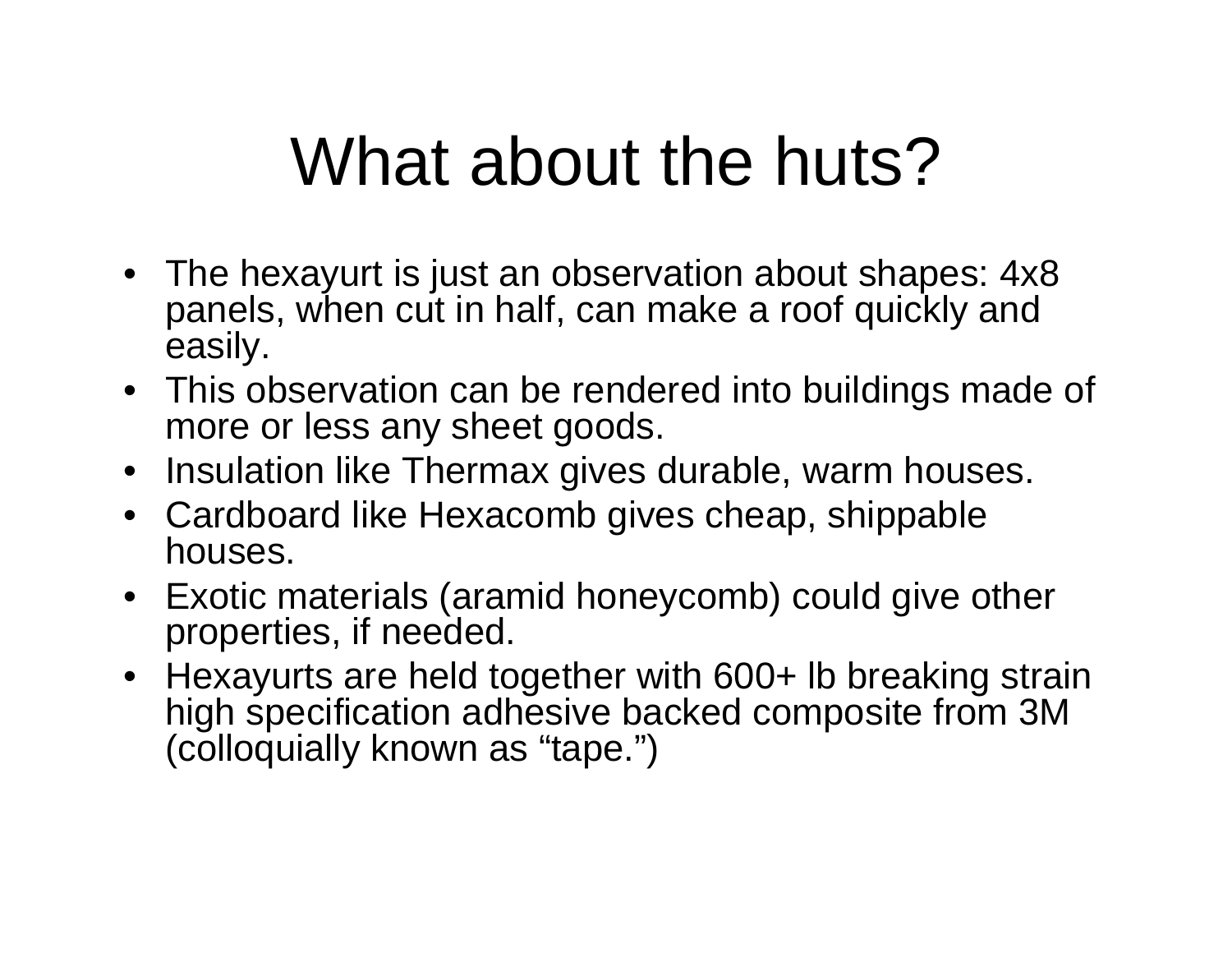#### Hexayurt Plans

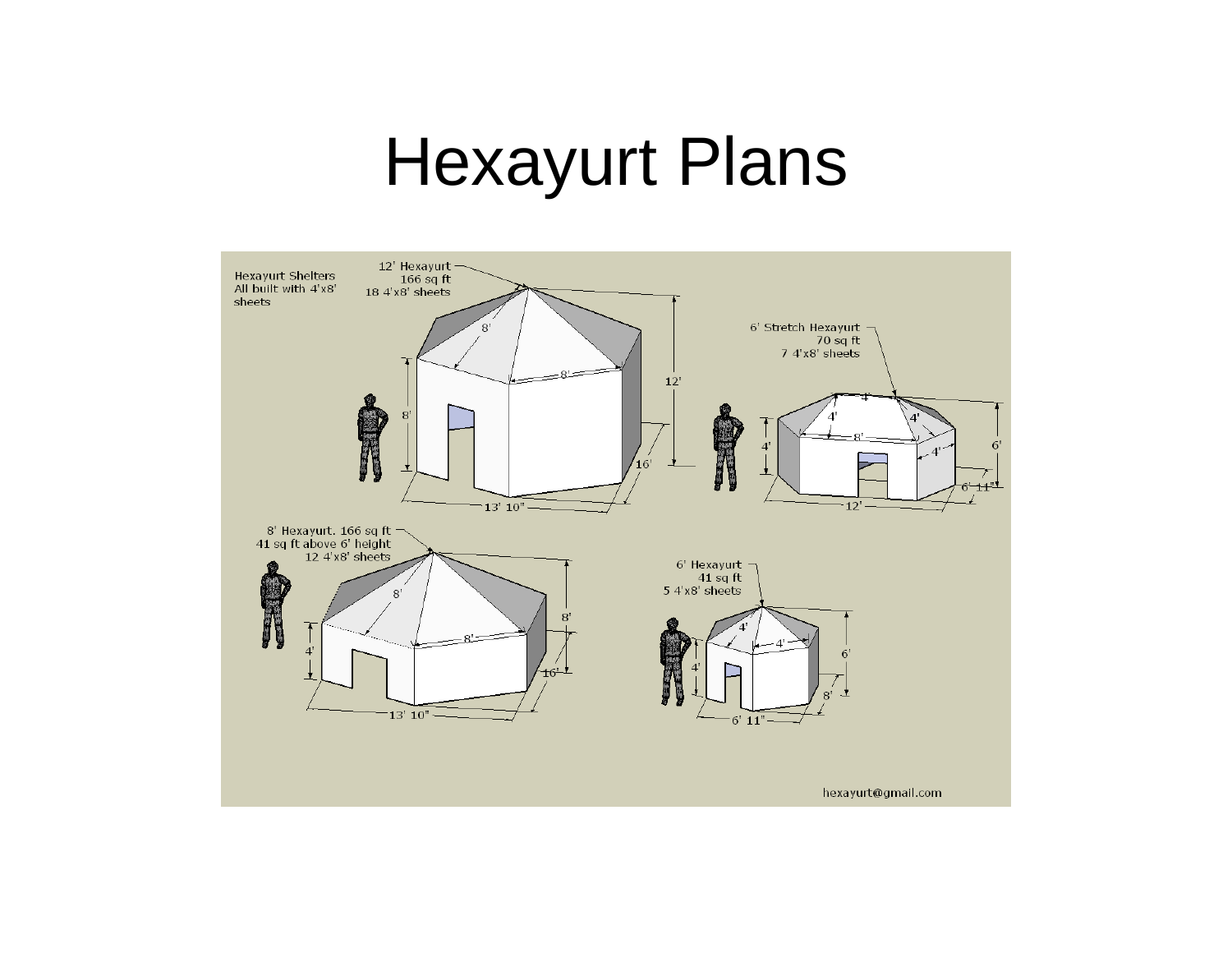# Strong Angel III Units





- Home Depot materials
- $\bullet\,$  Built with unskilled . helpers and craft knives
- Basically hard to get wrong
- $\bullet\,$  The devil is in the  $\,$ details (particular how the tape is used.)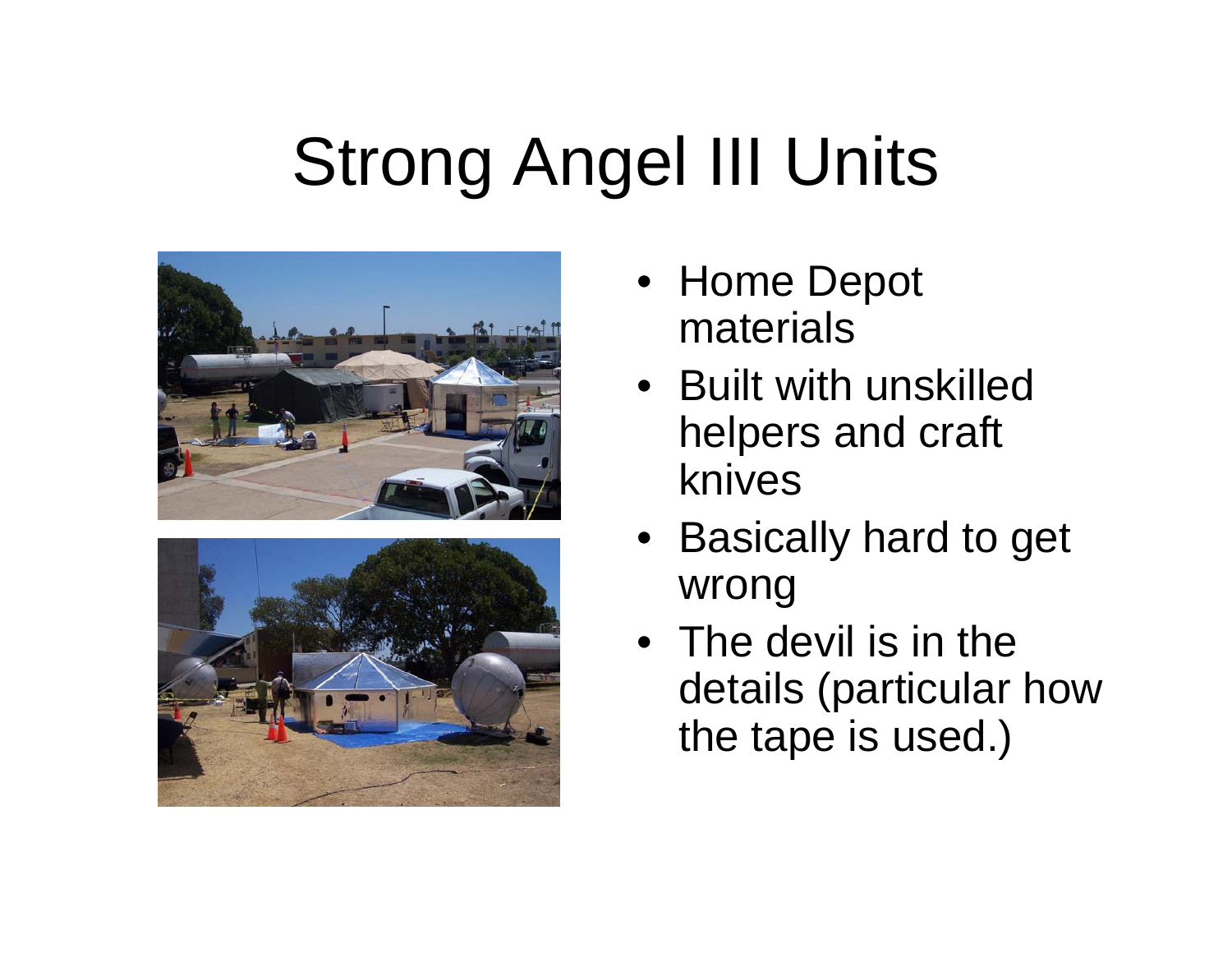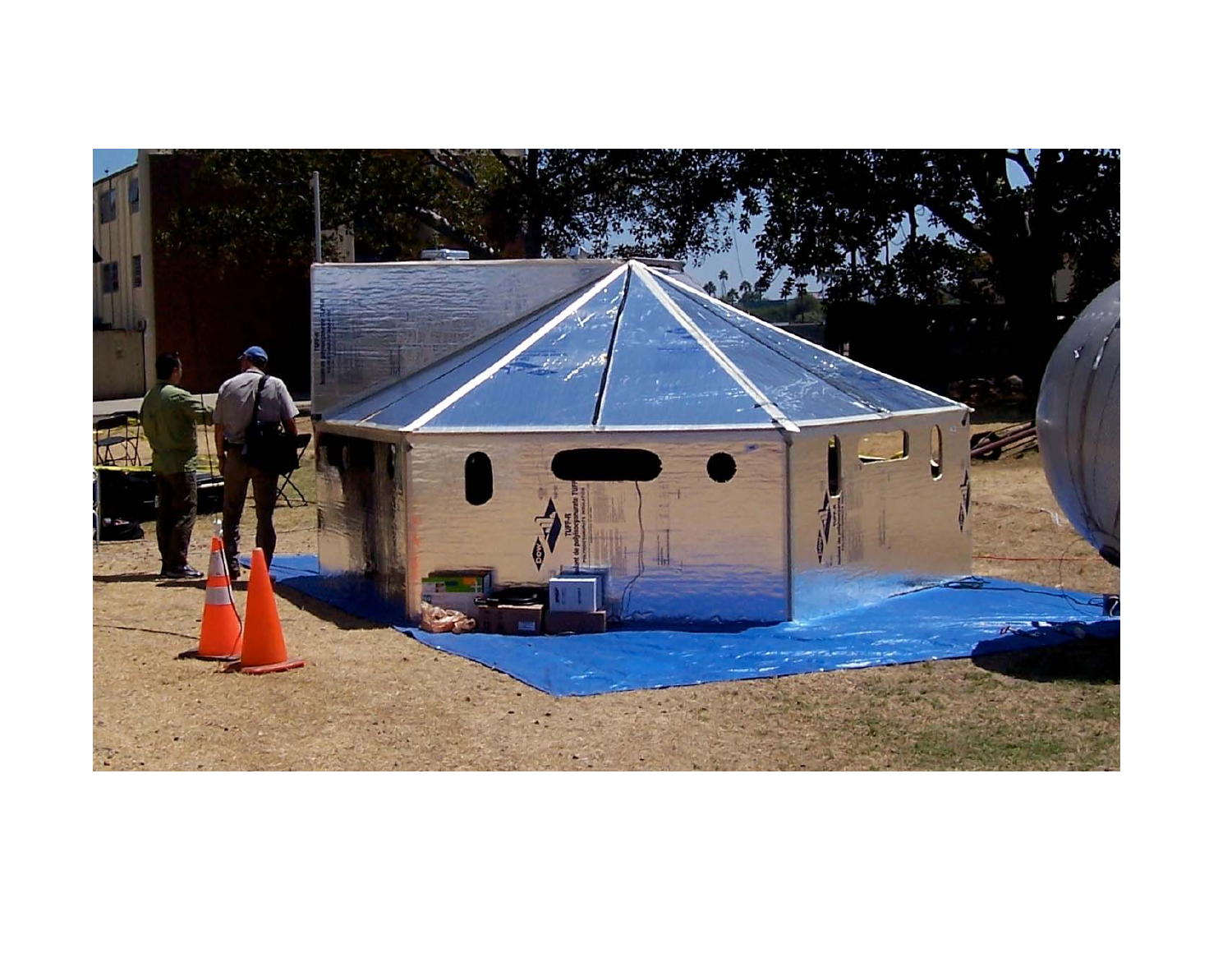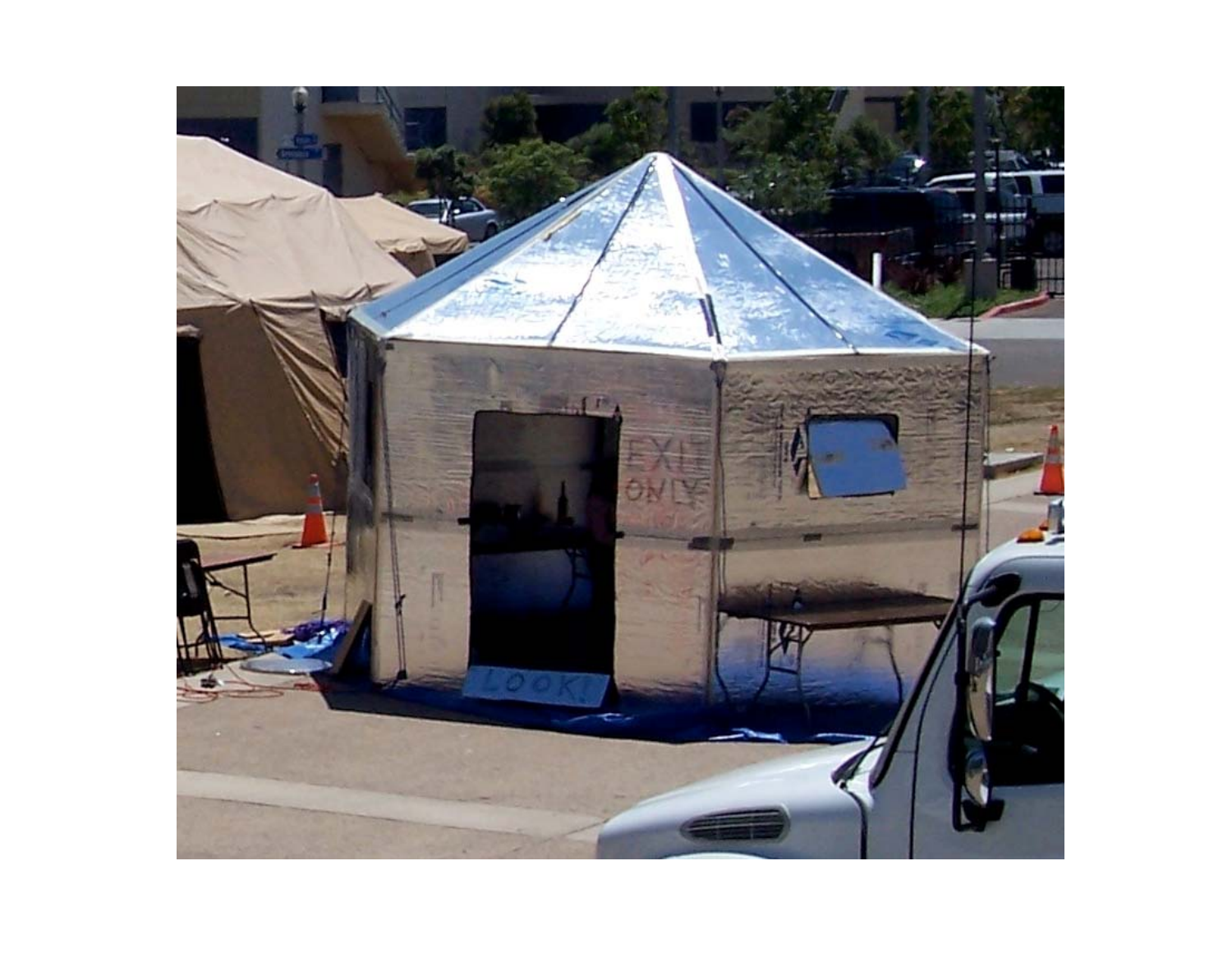#### Insulated Hexayurts

- A 40ft shipping container will fit around 80 units (1' x 4' x 8' boxes), less with the infrastructure package.
- •• \$200 to \$500 per unit, plus infrastructure.
- Can be made folding to speed assembly.
- Possibly 20 years of life (Thermax HD.)
- A little bulky and expensive for developing world disasters.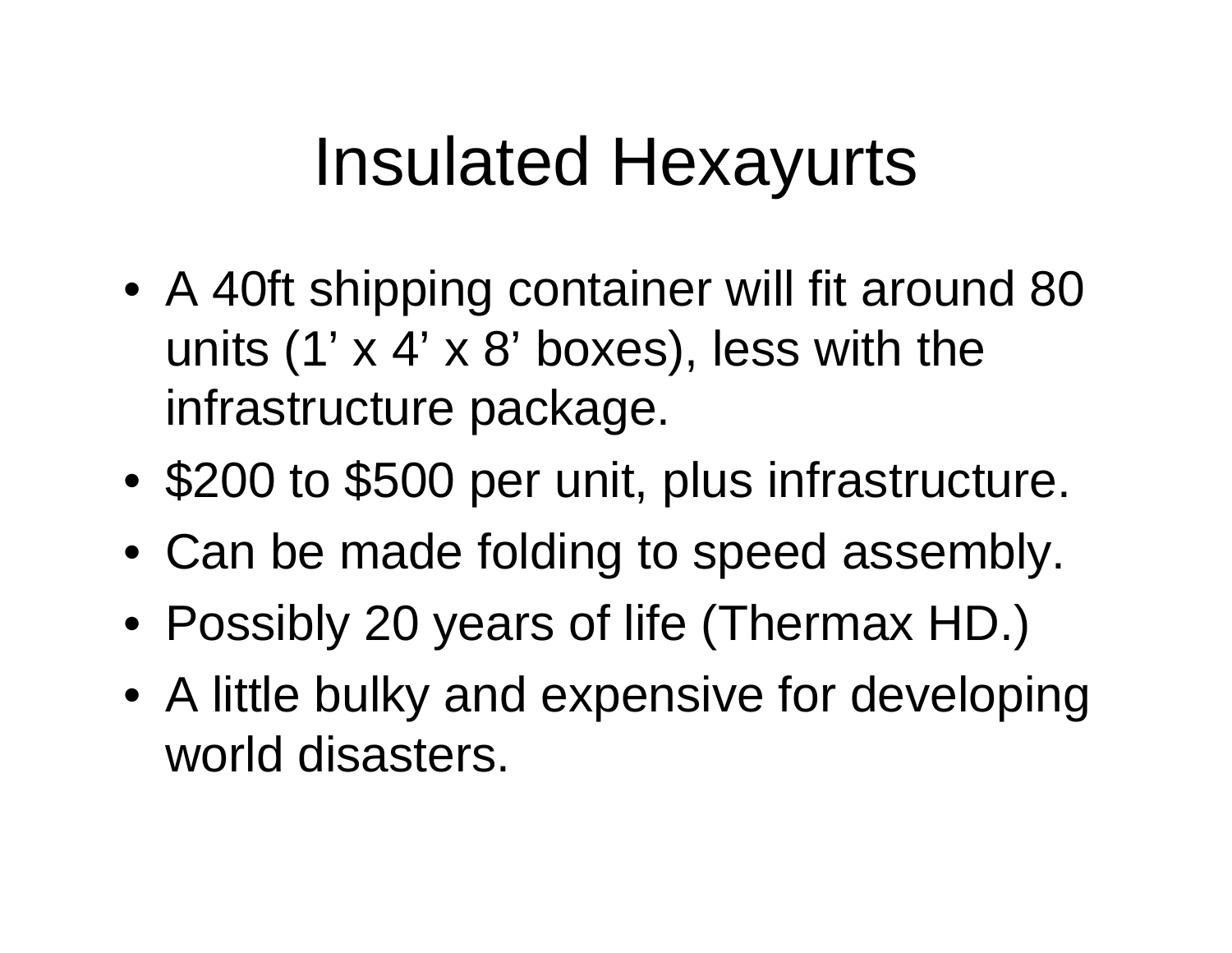# Cheap Cardboard Hexayurts

- Manufacture with hexacomb cardboard.
- Ship the hexacomb core material flat.
- In the field, stretch out the hexagonal core material and press it into panels with plywood presses.
- \$100 shelters, fitted around 400 to the 20ft sea container.
- As with the Thermax HD, the outer facing of each board should be a foil product to reflect away the sunlight.
- Teams, training, testing.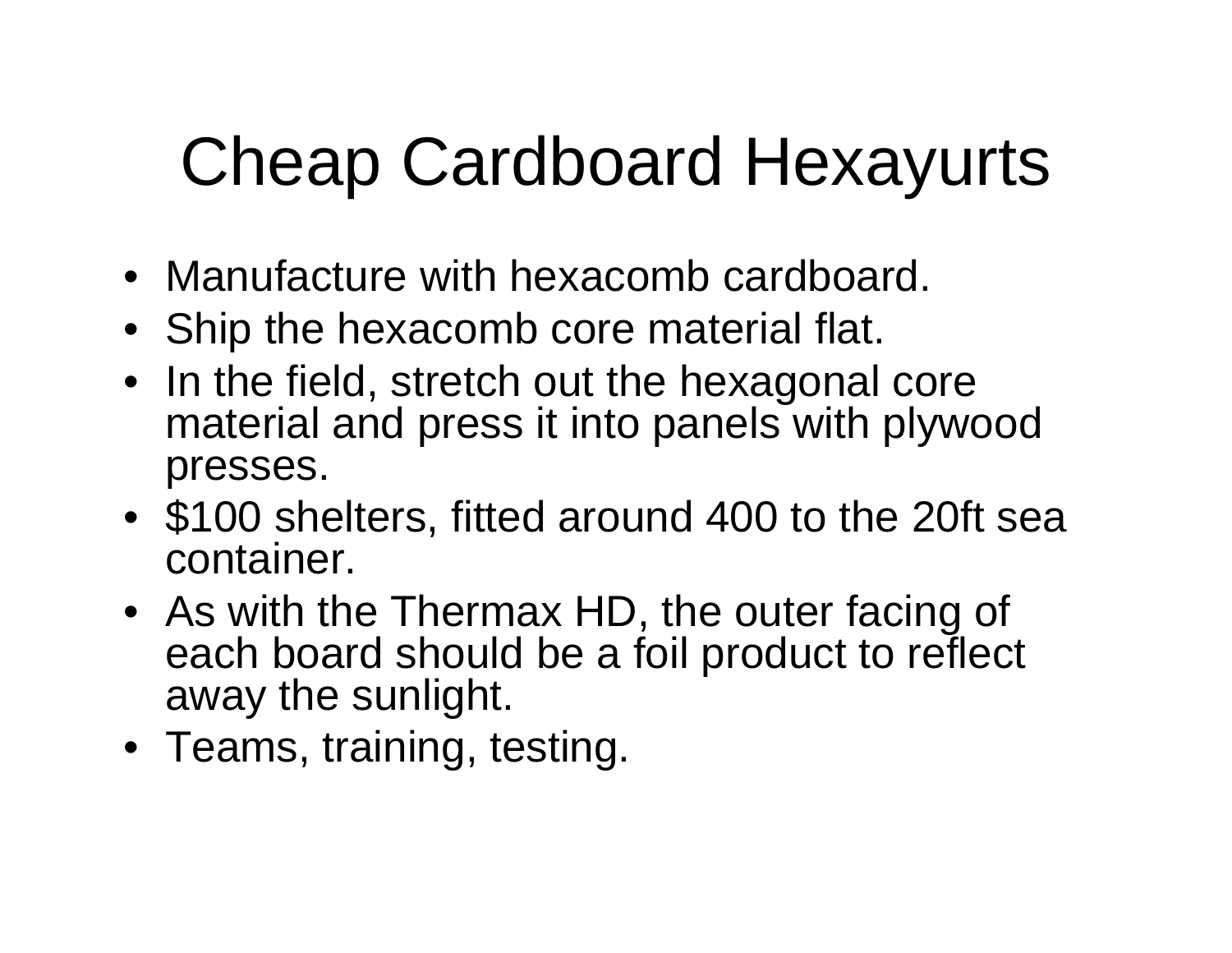### Civilization In A Box.

- The hexayurt design is public domain please feel free to manufacture them free of all intellectual property constraints.
- All the other technologies are COTS.
- •There is no rocket science here.